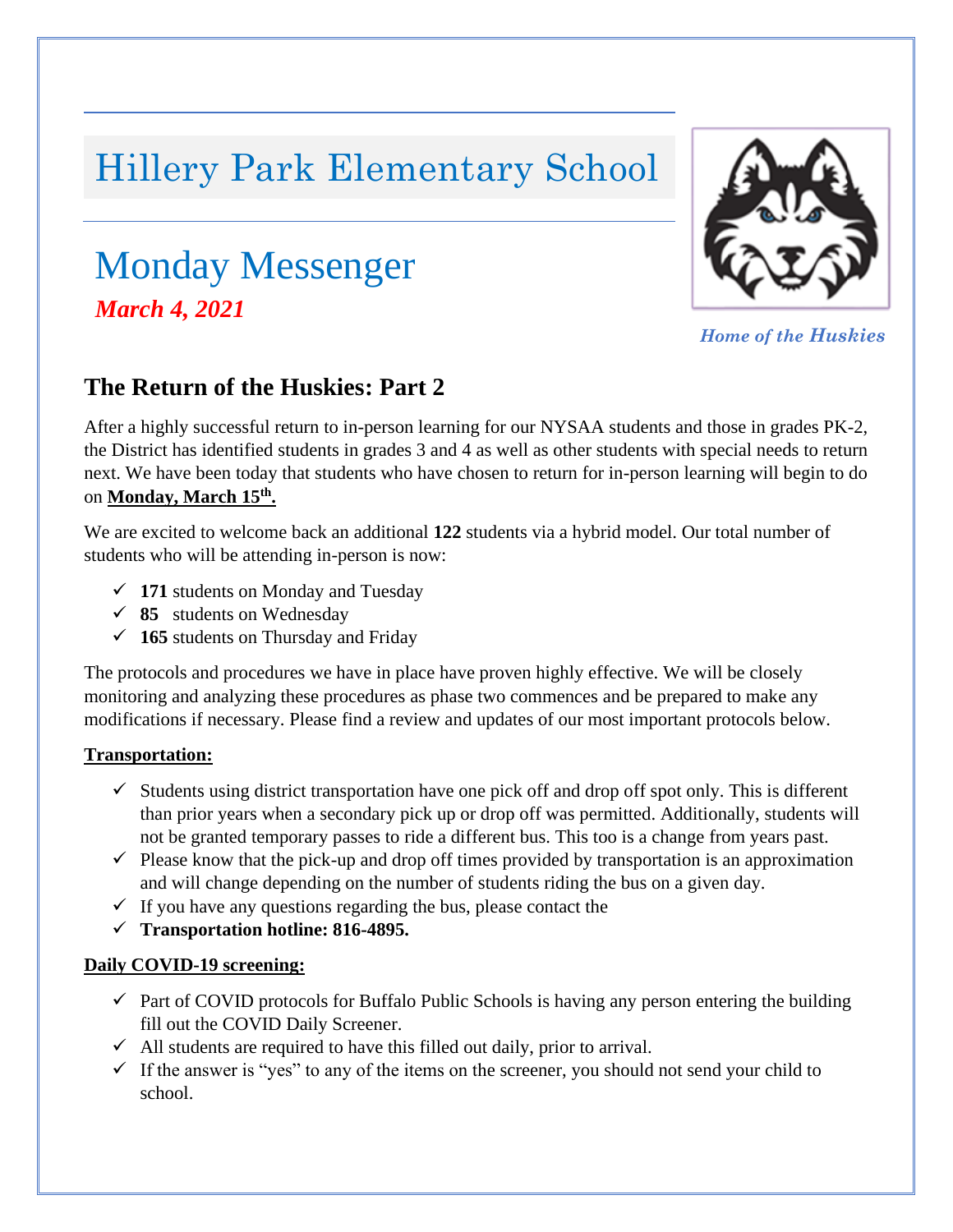- $\checkmark$  If you have more than one child returning to in person learning, a daily screener needs to be filled out for each child.
- $\checkmark$  You should only be filling this out on the days your child is attending in-person learning.
- $\checkmark$  This information is and will remain confidential.
- $\checkmark$  Students will also be bringing a laminated OR code for you to scan on a smartphone or tablet for convenience.

#### **Arrival:**

- $\checkmark$  Our doors open to students at 9:00.
- $\checkmark$  Students not taking the bus will enter via the Pawnee Pkway entrance.
- $\checkmark$  We have this area marked with cones which indicate 6ft of social distance as parents and students line up each morning.

#### **Temperature Checks:**

- $\checkmark$  Temp checks will occur for all individuals entering the building. We have two thermal check kiosks. One is located in the main foyer and one in the gym. Students arriving via district transportation will have their temp taken in the Main Foyer. Students arriving at the Pawnee Entrance will have their temp taken in the gym.
- $\checkmark$  Any student demonstrating a high temp will be escorted to a waiting room where a 2nd temp check will be conducted by one of our nurses.
- $\checkmark$  Any student exhibiting a high temp a 2nd time will lead to a call home and students will need to be picked up immediately.

#### **Students demonstrating illness during the day:**

- $\checkmark$  Students exhibiting flu or cold symptoms should remain home.
- $\checkmark$  If they exhibit these symptoms while at school they will be moved to a nursing station and we will be calling to have them picked up from school and taken to seek medical treatment.

#### *These symptoms include:*

Fever or chills---Cough---Shortness of breath or difficulty breathing---Fatigue--- body aches

Headache---Sore throat---Congestion or runny nose---Nausea, vomiting or Diarrhea

 $\checkmark$  If a student is sent home, they will not be able to return to in-person learning until cleared by a medical professional. This could be a pediatrician, nurse practitioner or other health provider. We will require written documentation from a health provider.

#### **COVID Testing in Schools:**

- $\checkmark$  Parents may choose to have students randomly tested for COVID-19 via a rapid test. We will be sending home consent form with children beginning March  $15<sup>th</sup>$ .
- $\checkmark$  If a parent agrees, their child will be part of the pool of students who may be selected to receive a non-invasive rapid test. Results are provided within 15 minutes of the test. Results are confidential and individual results are made known only to the family.